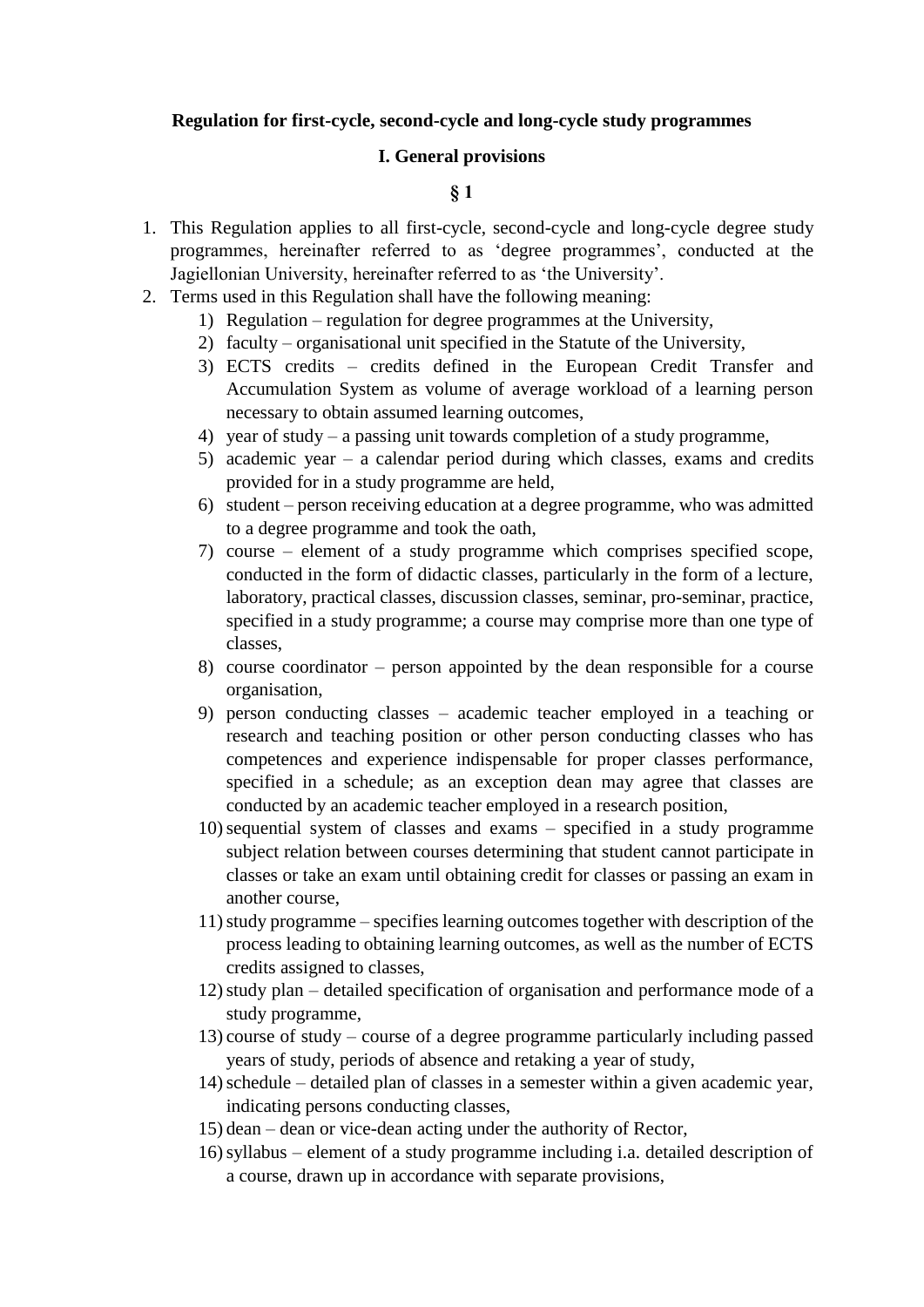17) advance registration – registration for another year of study within the same academic year.

- 3. Rules regarding establishing study programmes as well as documentation of the course of study are determined by separate provisions.
- 4. Rules for granting benefits for students are determined by separate provisions.

- 1. Student is obliged to keep the oath and comply with the Regulation, provisions binding at the University, execute orders of the University's authorities, uphold the good reputation of the University, as well as respect its traditions and customs. Furthermore, student is particularly obliged to participation in classes in accordance with the Regulation, taking exams, carrying out practice as well as fulfilling other requirements provided for in a study programme, student is also obliged to get to know conditions for payment for studies, according to rules determined in separate provisions.
- 2. Student is particularly entitled to:
	- 1) acquire knowledge within the chosen field of studies, develop their own academic interest, use for this purpose premises, equipment and means together with libraries of the University in accordance with binding provisions, as well as assistance of academic teachers,
	- 2) participate in classes and take exams or credits provided for in a study programme according to rules specified in this programme,
	- 3) participate in decisions made by collegiate authorities of the University by students' representatives,
	- 4) notify the University's authorities proposals as regards study programmes and matters related to social and living conditions,
	- 5) receive awards and distinctions in accordance with Regulation and separate provisions,
	- 6) associate in existing students organisations as well as establish new ones,
	- 7) participate in academic research as well as associate in research students associations operating at the University,
	- 8) develop cultural, tourist and sport related interests, use for this purpose equipment and means of the University as well as assistance of academic teachers and University's bodies,
	- 9) participate in open classes assigned to other fields of studies as well as other classes with the permission of person conducting classes.
- 3. Additionally, student is entitled to:
	- 1) transferring and acknowledging ECTS credits,
	- 2) study in accordance with individual degree programme organisation,
	- 3) justify absence during classes,
	- 4) leave period from classes and leave period from classes with the possibility of taking part in verification of obtained learning outcomes specified in a study programme,
	- 5) change field of study,
	- 6) transfer to full-time programme or part-time programme,
	- 7) take a commission exam with the participation of an observer appointed by student,
	- 8) retake specified classed for the reason of unsatisfactory learning achievements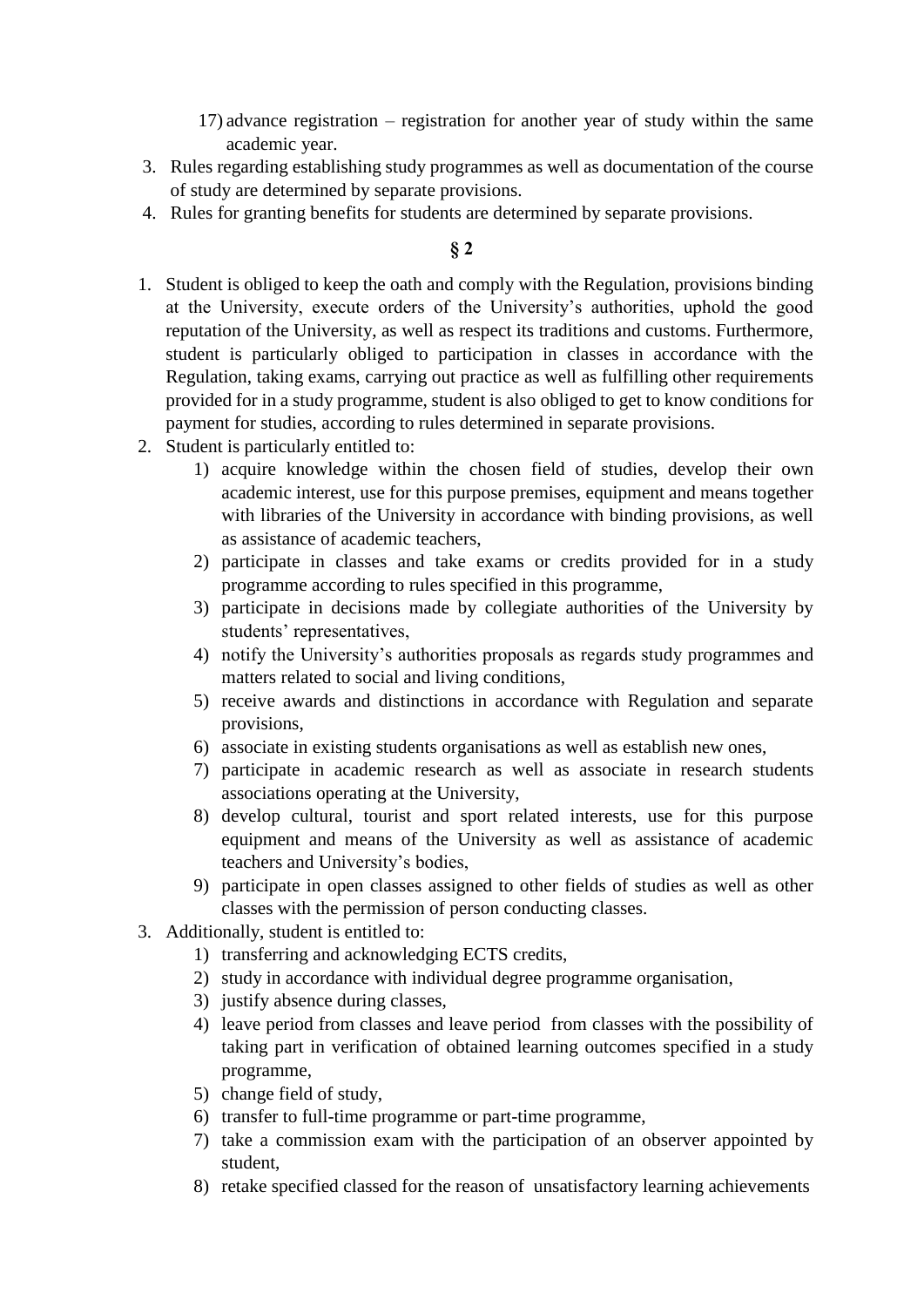- in accordance with rules provided for in this Regulation.
- 4. Student receives student identity card.
- 5. Student identity card confirms student's status. Student identity card is valid not longer than till the day of graduating from degree programme, suspending in student's rights or striking out from the students register, in the case of first-cycle programmes graduates – student identity card is valid till October  $31<sup>st</sup>$  of the year of graduation from this programme.
- 6. Student is obliged to immediately inform about changes in surname and address, as well as in other data required by the University on the basis of separate provisions.
- 7. Student's rights and obligations expire as of the day of degree programme graduation or striking out from the students register. Person who graduated from first-cycle degree programme keeps student's rights till October  $31<sup>st</sup>$  of the year of graduation from this programme, subject to separate provisions.
- 8. Student cannot be registered for another time to students register of the field of study, level and profile, where their student's status is active.
- 9. Bodies of self-governing students organisation represent all students of the University.
- 10. Appropriate bodies of self-governing students organisation are entitled to present opinions in all matters regarding students.
- 11. University's authorities are obliged to undertake actions aiming at providing equal chances of performing study programme by students with disabilities, taking into consideration disability degree and specificity, as well as specificity of a given field of study.

- 1. Degree programmes may be conducted in the form of full-time programmes and parttime programmes.
- 2. Provisions stated herein apply to all forms of degree programmes, unless Regulation states otherwise.
- 3. Degree programmes last:
	- a) in the case of first-cycle programme at least 6 semesters;
	- b) in the case of second-cycle programmes from 3 to 5 semesters;
	- c) in the case of long-cycle programmes from 9 to 12 semesters.
- 4. Part-time degree programmes may last longer than corresponding full-time programmes.
- 5. In the case of retaking a year, being granted leave period from classes or taking a diploma exam after the end of the last academic year within the course of a degree programme, the maximum time of study programme execution shall be accordingly extended.

- 1. Degree programmes within the specified field of study, level and profile are conducted at the University on the basis of a study programme.
- 2. Study programme may allow that specified fields of study or courses are conducted in a foreign language. In the case of degree programmes in Polish obligatory courses may be delivered in a foreign language if it is related to specificity of a given field of study or in the case of delivering a course also in Polish. Dean, in cooperation with course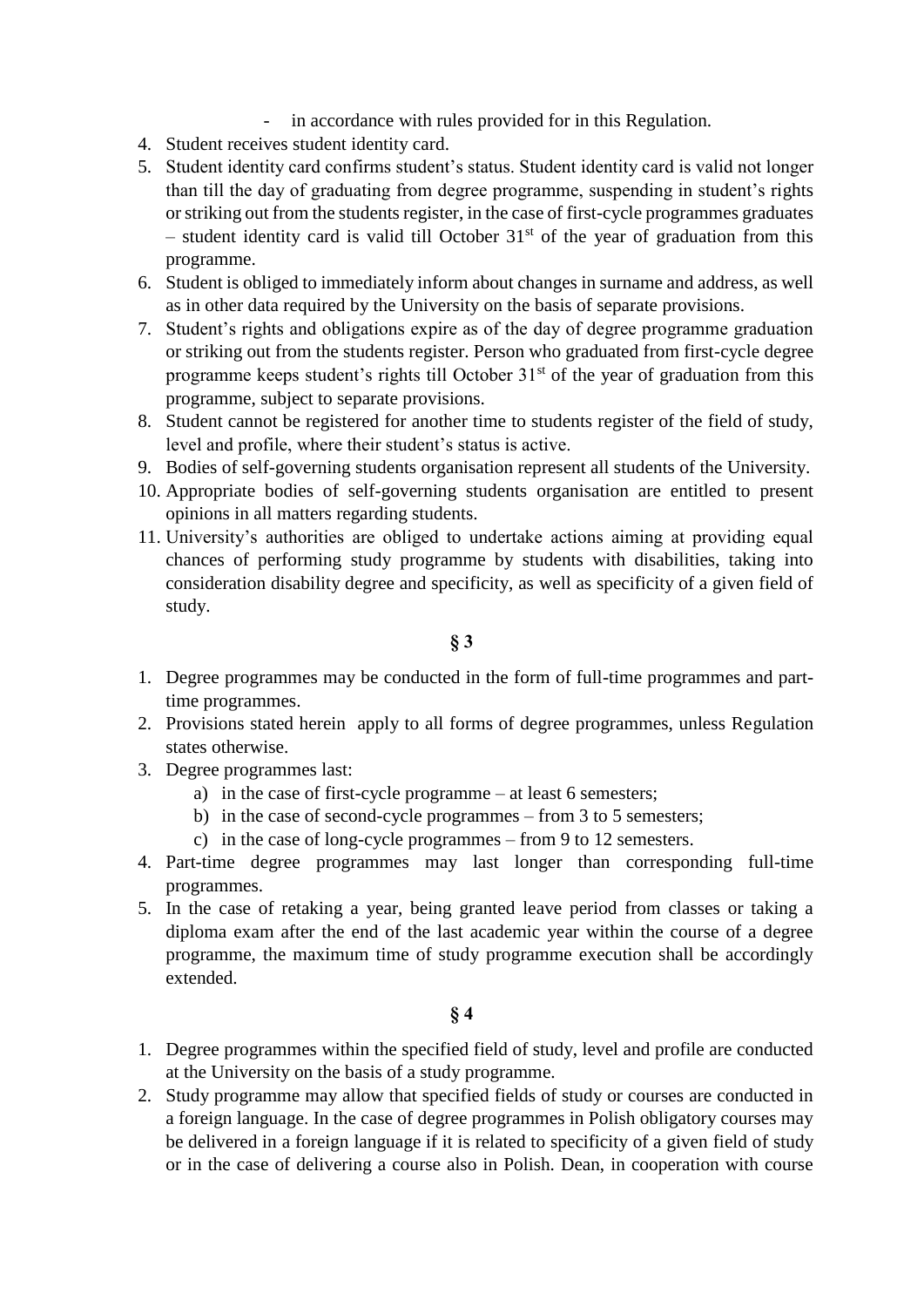coordinator, may agree for sitting specified exams, including diploma exams, and credits, as well as submitting diploma theses in a foreign language.

- 3. In the case of fields of study related to linguistic education, a faculty council may introduce an obligation to sit specified exams, including diploma exams, and credits, as well as submitting diploma theses in a foreign language.
- 4. Study programme may provide a list of obligatory courses performance of which determines passing a given year of study or graduation, sequential system of classes and exams, obligation to obtain credit for practice or other classes of exceptional character.
- 5. Student is obliged to submit a declaration of courses choice taken in a given year of study and declare totally for both semesters the number of ECTS credits not less than required for passing a given year of study, with the exceptions for cases referred to in § 10 (2) (b) and § 11. Declarations of courses choice shall be fulfilled in the USOSweb system. A faculty council may exempt students from the obligation of submitting declarations in the case of fields of study regulated by educational standards.
- 6. Student is obliged to pass in a given academic year all declared for this year courses, unless a study programme allows to perform this obligation till the degree programme completion.
- 7. Student is entitled to resign from a declared course in the case of schedule change during an academic year. Student is obliged to notify a dean the resignation within 7 days from the moment occurring a reason for resignation.

# **§ 5**

- 1. Exams and credits end up with grade unless study programme provides otherwise.
- 2. Exam and credit grades are awarded according to the following scale:
	- a) very good  $-5.0$
	- b) good plus  $-4,5$
	- c)  $good-4,0$
	- d) satisfactory plus  $-3,5$
	- e) satisfactory 3,0
	- f)  $fail 2.0$
- 3. Rules and criteria for awarding grades, as well as mean of counting grade in the case of a course which includes more than one form of classes are determined in a syllabus and made public to students at first classes within a given course.
- 4. Course of a degree programme is documented in:
	- a) reports of periodic student's achievements;
	- b) the system USOS.
- 5. Mean grade for a given academic year or the whole course of a degree programme is counted as a weighted mean with weightings determined by values of ECTS credits for all grades awarded within that period, including fail grades. Mean grade shall be counted as follows:

$$
\acute{s}rw = \frac{0_1 * w_1 + \dots + 0_n * w_n}{w_1 + \dots + w_n}
$$

where respective components denote:

śrw – mean grade counted to two decimal places;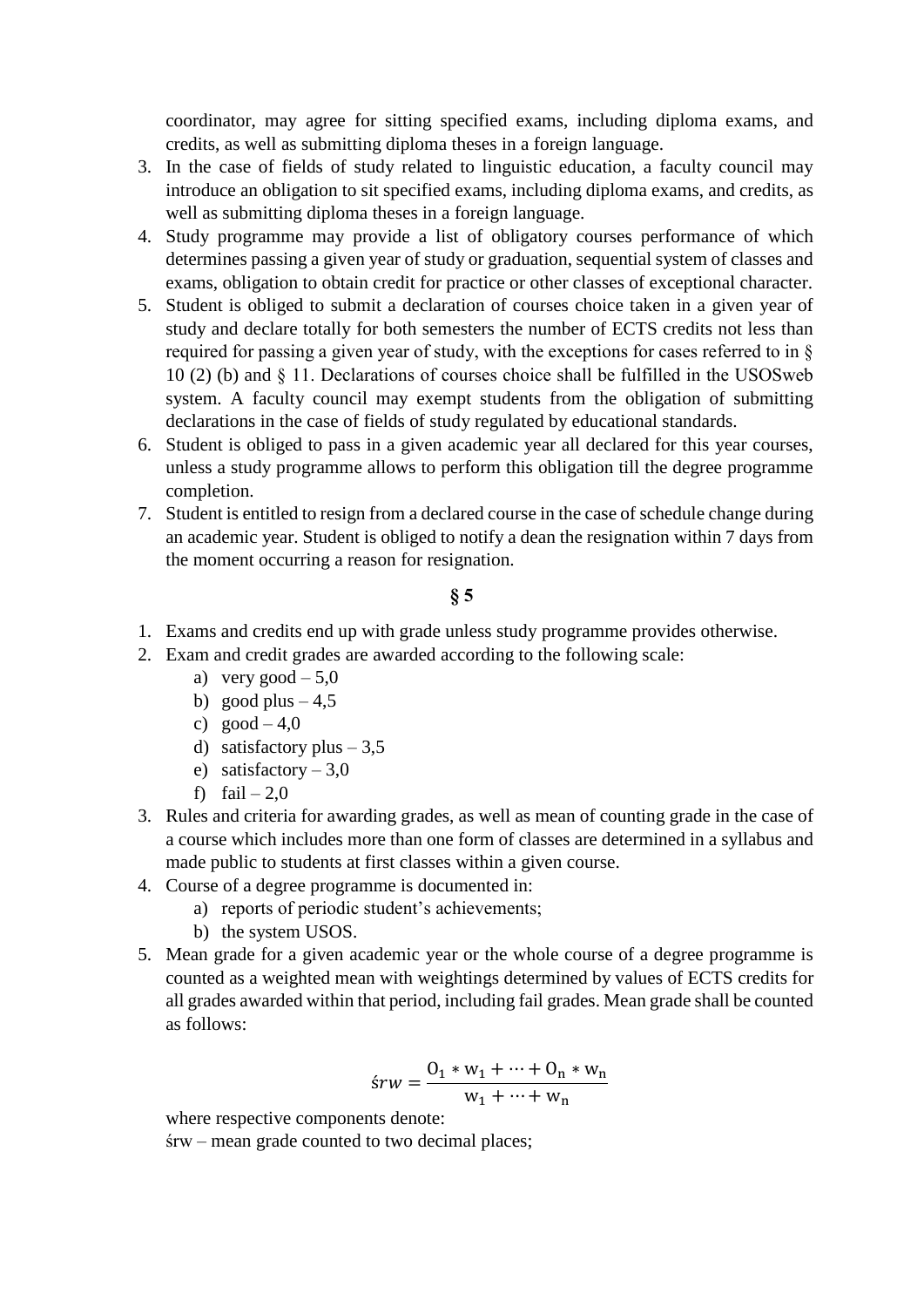$O_i$  – grade for course i which is taken into account according to rules determined in points 6-9;

 $W_i$  – weighting attributed to a given course i, expressed in ECTS credits.

- 6. If student sits an exam more than one time, in order to count a mean grade a value which is arithmetical mean from grades acquired in all exam dates, determined with mathematical rounding according to scale specified in point 2 hereinabove shall be taken into account.
- 7. In a mean grade grades for exams are considered, and in the case of courses which do not end up with an exam – a final grade. In case of courses delivered in parts for succeeding years of study in a mean grade a grade for exam or final credit should be considered together with the sum of all ECTS credits provided for particular parts of a course.
- 8. In the case of a course which includes separately assessed forms of classes, in a mean grade is considered a final grade awarded as a result of passing the whole course.
- 9. When counting a mean grade a grade for commission exam is considered, omitting a grade for the questioned exam in accordance with  $\S$  15 (1) hereinunder.
- 10. In case of transferring credits acquired in another higher education institution, including institution from abroad, in which a different grades scale is in force, in order to determine a grade the following formula shall apply:

$$
On = \frac{(Os - min)}{(max - min)} * 3 + 2
$$

where respective components denote:

On – grade after counting for the scale binding at the University;

min – the lowest grade according to scale in which the grade was awarded;

- max the highest grade according to scale in which the grade was awarded;
- Os grade acquired by student in another institution.
- 11. Agreement on cooperation establishment may specify other mean of determining grade than the one referred to in point 10 hereinabove.

#### **II. Classes organisation**

- 1. Academic year shall commence on October  $1<sup>st</sup>$  and last till September  $30<sup>th</sup>$  of the following calendar year and shall be divided into two semesters.
- 2. Rules for academic year organisation, including division into semesters and separation of dates for delivering didactic classes and examination sessions, shall be determined by the Rector, after consultation with self-governing students organisation, not later than till May  $1<sup>st</sup>$  of the preceding academic year. Detailed organisation of an academic year for all forms and fields of study shall be determined by dean after consultation with selfgoverning students organisation, with observance of rules determined by the Rector, and announced not later than three months before commencement of an academic year.
- 3. Dean shall determine and announce schedule not later than two weeks before commencement of an academic year.
- 4. Syllabus shall specify rules of participating in classes which are part of a course. These rules shall be announced at first classes within a given course. Participation in classes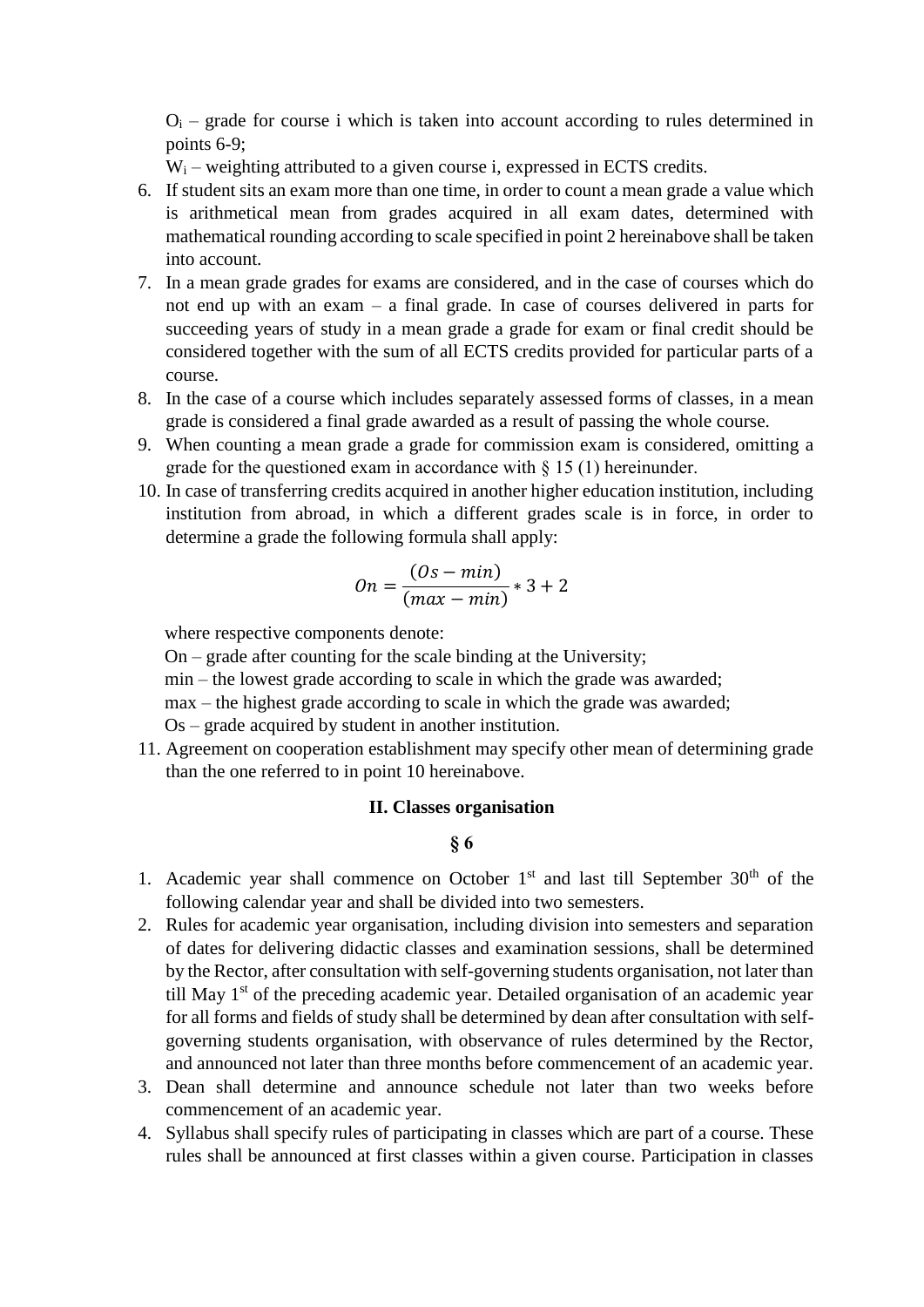may depend from fulfilling additional criteria specified by person conducting classes, except from obligatory courses.

- 5. Upon a student's reasoned motion, person conducting classes may consider that student's absence during classes as justified. The basis for justification student's absence during classes are particularly: bad health condition confirmed by medical certificate, participation in session of collegiate authority or body of the University as well as representing the University in national or international fora confirmed by appropriate certificate issued by the Rector or authorised person.
- 6. Classes may be conducted with the appliance of methods and techniques of distance learning. Conducting classes with the appliance of methods and techniques of distance learning is regulated by separated provisions.

§ 7

- 1. If a study programme provides for practice, dean may agree for awarding credit for practice by student who has confirmed experience corresponding to aims and outcomes of practice.
- 2. In case of other obligatory classes which are delivered in a specific form point 1 hereinabove shall apply accordingly.

#### **§ 8**

Dean may, after consultation with self-governing students' organisation, appoint a tutor for a given year of study, group of students or practices, as well as specify scope and form of their work.

# **III. Passing of a subject and a year of study**

#### **§ 9**

- 1. A passing unit within the course of a degree programme shall be a year of study. Passing a year shall be confirmed by registration for succeeding year of study in documentation registering the course of study. Documentation may be kept in electronic form.
- 2. Student is obliged to pass a year of study not later than till the end of academic year in which student was registered. A given course may be counted only once towards basis of registration for another year within course of study.
- 3. If a study plan for a given field of study provides for completion of a degree programme in a winter semester, student is obliged to pass the last year of study not later than till the end of repeat winter examination session (winter semester) during the last academic year within the course of study.
- 4. Upon student's request dean may agree to advance registration. In such case student is obliged to pass this year till the end of academic year in which student was granted an advance registration.

#### **§ 10**

1. In order to pass a year of study student must acquire at least 60 ECTS credits, unless the Regulation provides otherwise. In the case when the last year of study lasts one semester, for passing the last year of study it is required to acquire at least 30 ECTS credits. Study programme may provide for additional requirements of a given year of study.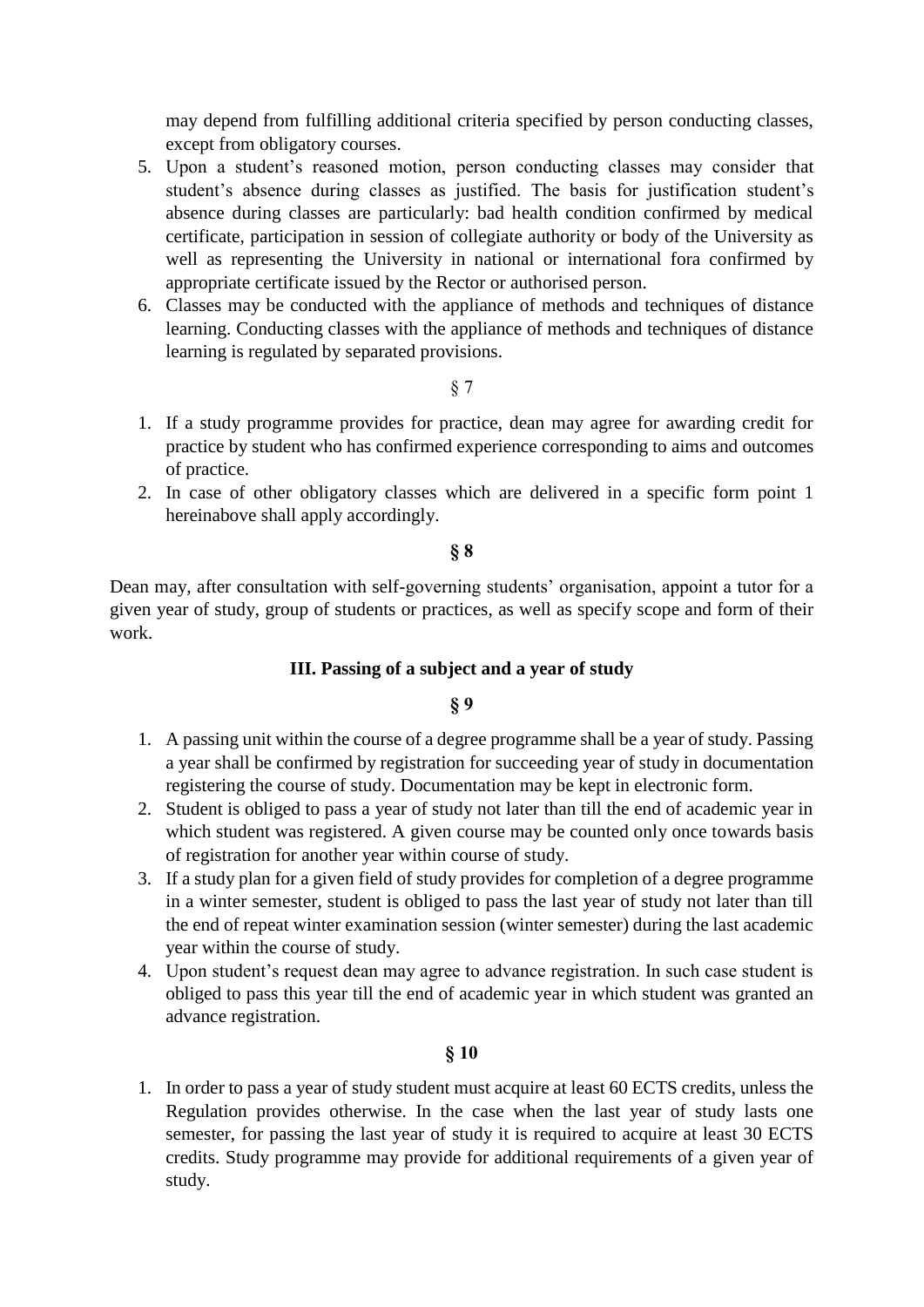- 2. If the total duration of part-time degree programmes is longer than duration of respective full-time degree programmes:
	- a) the total number of credits provided for in a part-time study programme shall be equal to the number of credits provided for in a study programme of respective full-time degree programme;
	- b) the number of credits provided for in a study programme for a semester and academic year of part-time degree programme shall be respectively less.
- 3. In order to complete study programme of first-cycle degree programme student must acquire at least 180 ECTS credits.
- 4. In order to complete study programme of second-cycle degree programme student must acquire at least 90 ECTS credits – in the case of degree programme lasting three semesters, at least 120 ECTS credits –in the case of degree programmes lasting four semesters and at least 150 ECTS credits – in the case of degree programmes lasting five semesters.
- 5. In order to complete study programme of long-cycle degree programme student must acquire at least 300 ECTS credits, and in the case of degree programme lasting, in accordance with adopted study programme twelve semesters – at least 360 ECTS credits.
- 6. Upon a student's motion dean agrees to register student to succeeding year of study in the case of acquiring at least 50 ECTS credits within dates referred to in  $\S 9(2)(3)$  or (4) sentence 2 (dates for passing a year of study) and meeting other conditions specified in a study programme (conditional registration). Study programme may allow the possibility to use the abovementioned registration also in the case of failure in completion of conditions for passing a given year of study, determined in a study programme. In the case referred to in point 2 (b) hereinabove faculty council may determine lower number of ECTS credits required to acquire a conditional registration.
- 7. In the case of acquiring a conditional registration for succeeding year of study student is obliged to acquire the number of credits which will complete credit deficit remaining for the preceding year of study, as well as fulfil other conditions provided for in a study programme within dates for passing a year of study. Detailed conditions and rules for completing credit deficit shall be determined by faculty council.
- 8. Failure in passing the same course may be the basis for conditional registration only one in a course of study.
- 9. Faculty council may determine a student's obligation do indicate courses which are the basis for completing credit deficit referred to in point 3 hereinabove within specified date.
- 10. Motion referred to in point 6 hereinabove shall be filed by a student before commencement of academic year in which student wants to be registered. In the case of necessity of retaking courses student is obliged to indicate retaken courses in the motion.

1. If student acquires more ECTS credits than required in order to pass a given year of study, the acquired surplus shall be offset against succeeding and then – against following years of study at a given level of degree programme, if it concerns courses included in a study programme.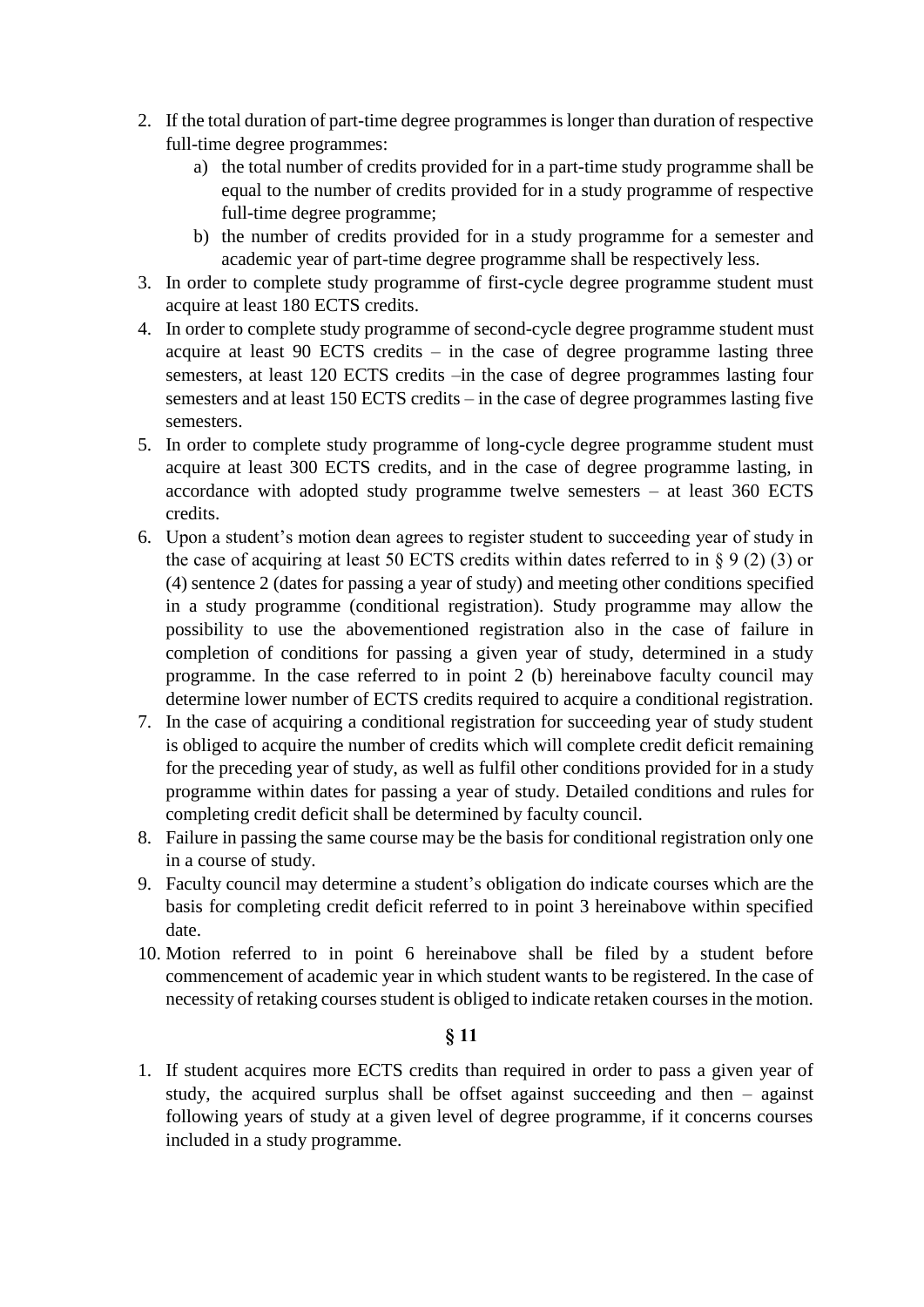- 2. Upon a student's motion dean may agree to transfer and acknowledge ECTS credits within the period of five years from the date of passing a course. In such case also grades are transferred, both positive and negative. Provision of  $\S$  5 shall apply.
- 3. In the case referred to in point 2 hereinabove dean decides in consultation with course's coordinator, having examined documentation of the course of a degree programme.
- 4. A condition for transferring ECTS credits against credits assigned to classes and practice determined in a study programme shall be verification of correspondence of the obtained learning outcomes.
- 5. Classes and practice against which ECTS credits are offset may be the basis for a year passing if they are included in a study programme in force for a given academic year.
- 6. In exceptional circumstances dean may agree to transfer and acknowledge ECTS credits even after dates referred to in point 2 hereinabove.
- 7. Detailed rules for passing foreign language classes as well as list of recognised certificates shall be determined by the Rector by means of order.
- 8. Credits for classes, including practice performed within exchange programmes, are transferred on the basis of and in accordance with approved by the University and partner institution agreement on carrying out part of study programme or agreement on practice. Detailed rules for exchange programmes organisation are specified in separate provisions. ECTS credits shall be acknowledged without repeated verification of learning outcomes, if education was held in accordance with agreement concluded between institutions.
- 9. Student shall receive the number of ECTS credits which is assigned to learning outcomes acquired as a result of carrying out specified classes and practice within the field of study to which ECTS credits are transferred.

- 1. Student receives ECTS credits only if the procedure of assessment proves that they acquired the supposed learning outcomes for a given course/form of classes. If a course comprises more than one form of classes, study programme may provide for acquiring ECTS credits for passing each of these forms separately provided that to each of these forms learning outcomes were assigned as well as methods of verification and assessment were specified.
- 2. Syllabus shall determine form and conditions for passing classes, including rules for being admitted to exam or credit in accordance with study programme in force. The abovementioned information shall be as well announced to students during first classes.
- 3. Course coordinator, acting in consultation with dean, determines dates of exams or credits. Course coordinator may as well determine other dates of exams or credits, also outside examination session, not later than till the end of summer repeat session. Information concerning dates of exams and credits should be announced to students no later than two month before the first scheduled date.
- 4. As a rule, at least one exam date should be scheduled during regular session and at least one during repeat session. In the case of courses delivered in winter semester the last date of exam or credit should be scheduled till the end of winter repeat session , and in the case of courses delivered in summer – till the end of summer repeat session. Where justified, dean may agree not to schedule dates during session provided that another exam date will be scheduled not earlier than after 14 days from the first date of exam of credit.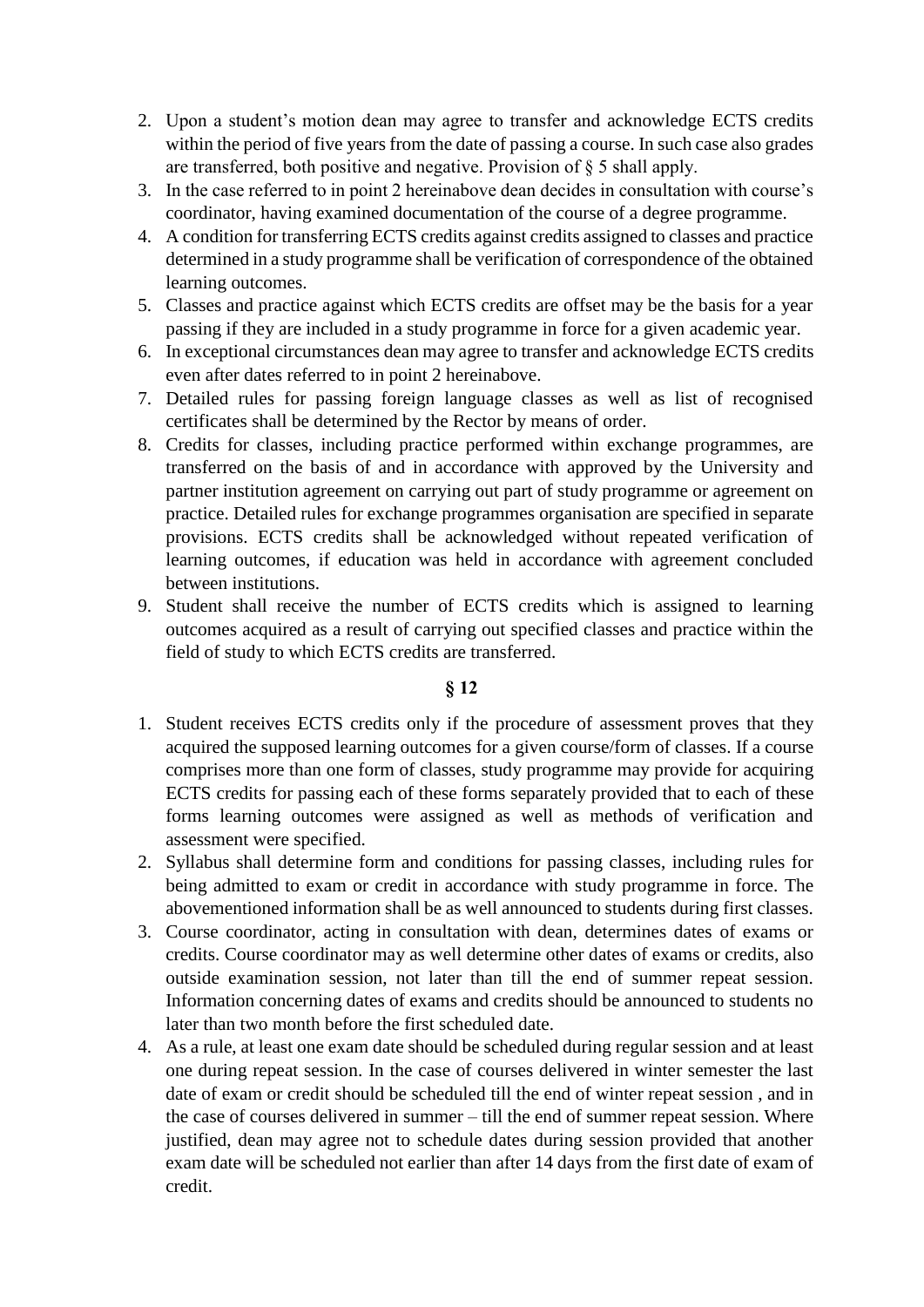- 5. If requested student sitting an exam or credit is obliged to present a personal identification document.
- 6. Student who fails an exam has the right to one repeat exam in a given year of study, before the date for passing a year of study. Student may sit an exam for the first time during a repeat session. Student who sat an exam for the first time in the last scheduled date loses the right to repeat exam.
- 7. A repeat exam in order to improve a positive grade is not allowed.
- 8. Person conducting classes may decide to prepare register lists for particular dates of exams and credits. Lists shall be closed not earlier than four days before the date of exam or credit established in accordance with point 3 hereinabove. After the close of list student cannot register to exam or credit or deregister from the list without permission of the person conducting classes.
- 9. In case of failure in obtaining credit for classes which are condition for sitting an exam student is entitled to one repeating date of credit before repeat session commencement, provided that for of classes allows such repeat.
- 10. In case of failure in sitting an exam in a scheduled date student may sit this exam for another time only as a repeat exam, unless additional exam date was scheduled in accordance with point 11 hereinunder.
- 11. Upon student's reasoned motion, filed within 7 days from the scheduled exam date, dean may recognise failure in sitting an exam as justified and determine – in consultation with person conducting classes – additional exam date, not later than till the end of a given academic year; the above applies as well to repeat exam. Restitution of additional exam date is not allowed.
- 12. Failure in meeting conditions for admitting to exam or failure in sitting exam for other reasons are the basis for fail grade for this exam. Failure in sitting exam shall be noted in documentation of course of study.
- 13. Person conducting classes is obliged to announce results in the USOSweb system within 10 days from the date of exam or credit, not later than till the end of a given academic year.
- 14. Student has the right to review an assesses written work within 14 days from the day of results announcement. There should be scheduled at least two dates for reviewing works.

- 1. Rector immediately orders conducting an investigation procedure in the case of suspicion of committing an act involving:
	- 1) appropriation of authorship or misleading as regards authorship of a whole or part of somebody else's work or artistic performance;
	- 2) dissemination, without giving author's name or pseudonym, of somebody else's work in an original or as a elaboration;
	- 3) dissemination, without giving author's name or pseudonym, somebody else's artistic performance or public deformation of such work, artistic performance, phonogram, videogram or conferral;
	- 4) infringement of somebody else's copyright or related rights in a way different than referred to in points 1-3 hereinabove;
	- 5) falsification of research or research results or other academic fraud.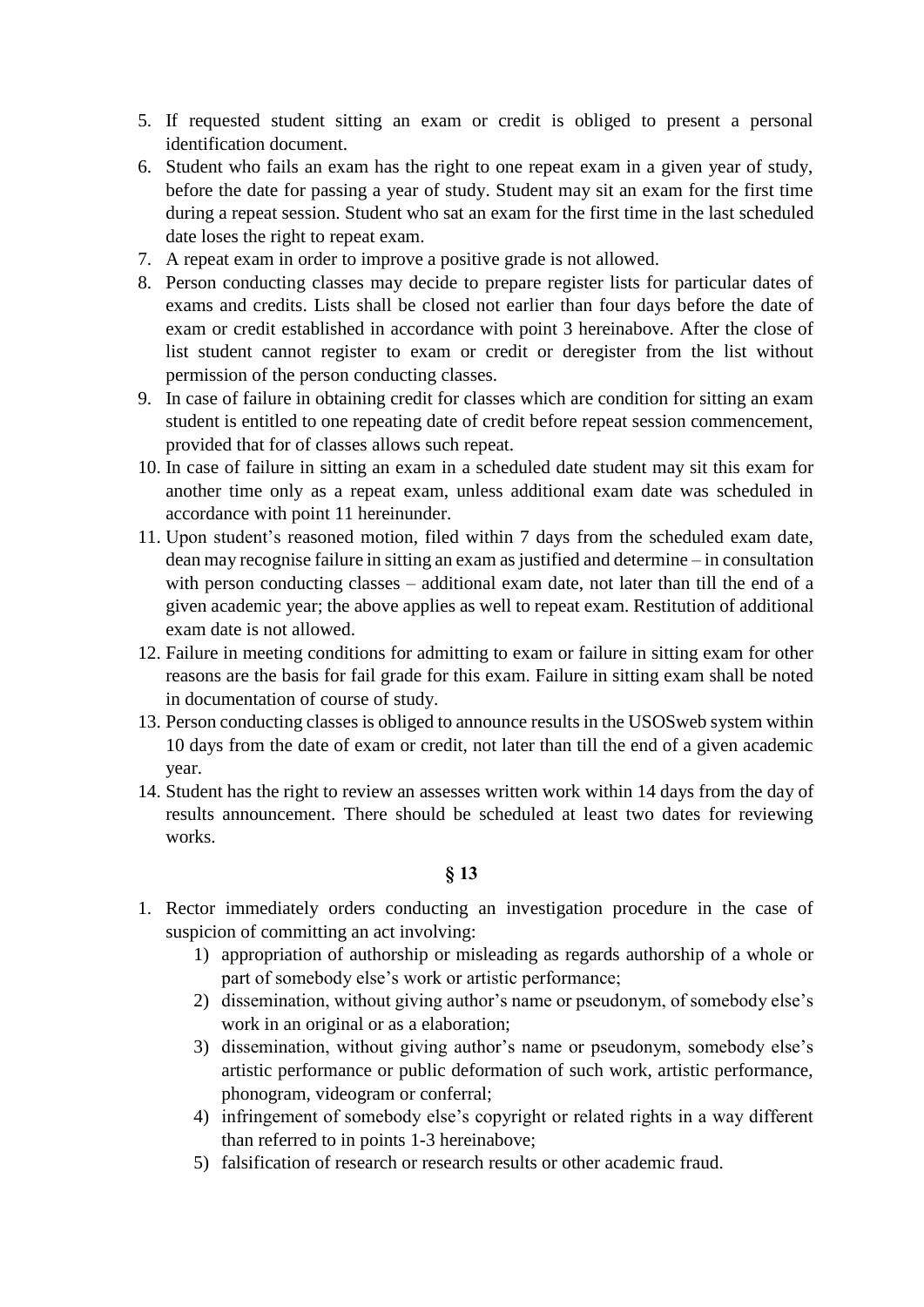- 2. If evidence gathered in an investigation procedure proves committing an act referred to in point 1 hereinabove:
	- 1) rector suspends procedure regarding conferment of professional degree till the moment of ruling issuance by disciplinary commission as well as files notification as regards suspicion of offence commitment;
	- 2) student does not pass classes till the moment of ruling issuance by disciplinary commission.
- 3. Course coordinator is obliged to inform dean on circumstances referred to in point 1 hereinabove. Dean immediately submits the case to the Rector.

- 1. Upon a student's motion dean may agree to repeat a year of study in the case of failure in obtaining the number of ECTS credits which is required in order to register for another year of study, failure in meeting conditions referred to in § 10 (7) hereinabove or other requirements for passing a given year of study in accordance with study programme. When repeating a year student is entitled to participate in classes and sit exams provided for another year, unless it is impossible for the reason of sequential system of classes and exams or meeting other requirements stated in study programme.
- 2. It is allowed to repeat a year only once, as regards course of study of first-cycle degree programme, second-cycle degree programme and long-cycle degree programme.
- 3. It is not allowed to repeat a year in the case of failure in passing the first year of study. Before the lapse of date for passing a year of study it is not allowed to repeat a course during the same academic year.
- 4. In justified cases dean may agree once within a course of study to another repetition of the same or other year of study.
- 5. In justified cases dean may agree once within a year of study to determine the third exam date for a given course during the same academic year before the lapse of date for passing a year of study.
- 6. In matters referred to in point 1 and 4 hereinabove student is obliged to file a motion before commencement of academic year for which they want to be registered.
- 7. In the case of necessity of repeating courses, together with motion concerning matters referred to in point 1 and 4 student is obliged to indicate courses which will be repeated.

- 1. Dean, acting on their own initiative or upon a motion filed by student or self-governing students organisation, may order conduction of commission exam in the case of:
	- 1) irregularities which occurred during exam conduction or
	- 2) the scope of conducted exam exceeded the scope specified in announcement referred to in § 12 (2) hereinabove.
- 2. Commission exam shall be conducted within 2 to 14 days from the day of ordering its conduction, after consultation with the interested student.
- 3. Exam commission shall be composed of chairperson and two members appointed by dean from among academic teachers. At least one member of the commission must hold academic title or academic degree of doktor habilitowany. In a justified case dean may appoint other persons to the commission.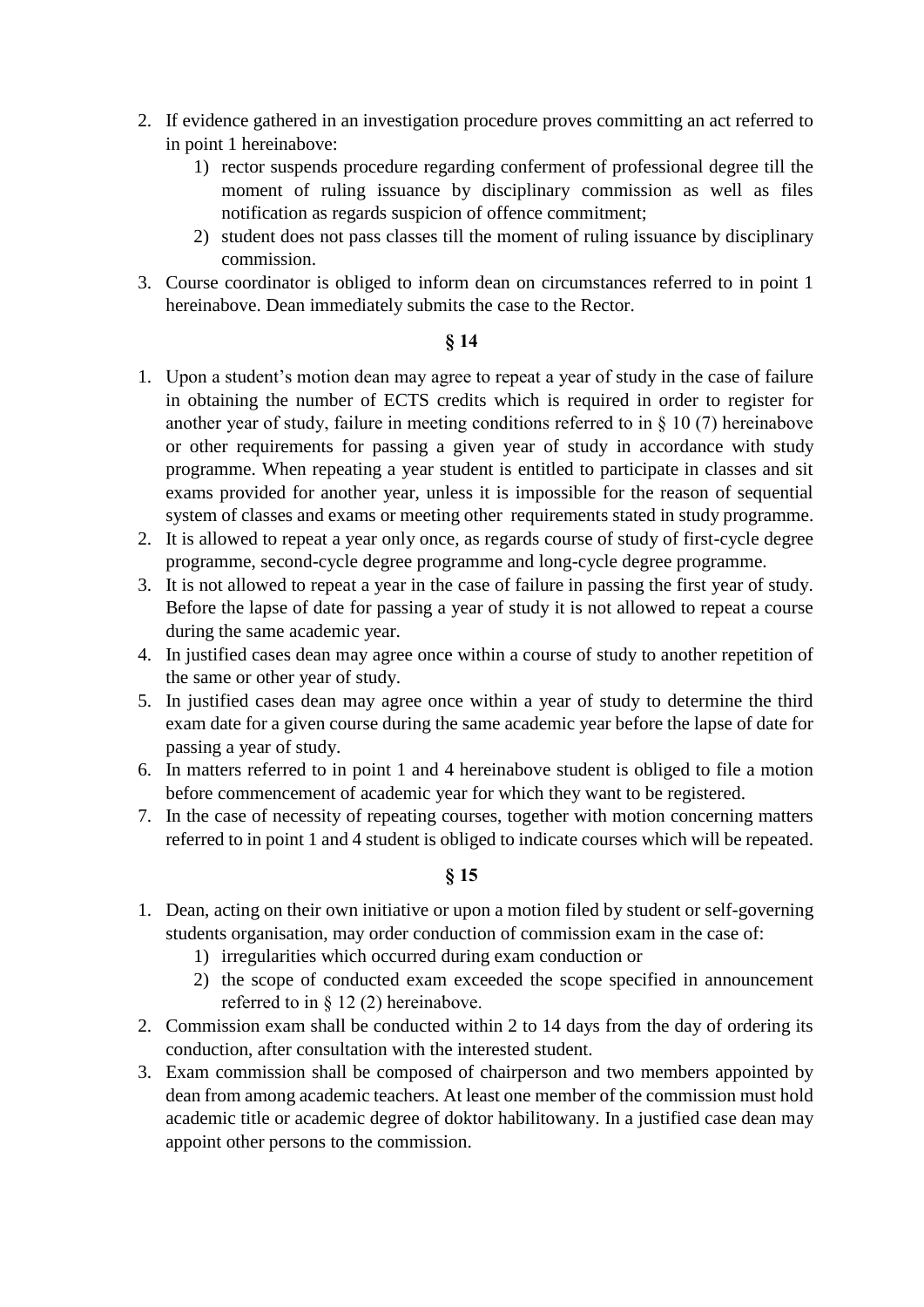- 4. Dean or person authorised by the dean may participate in commission exam. Upon a student's motion an observer appointed by the student may participate in commission exam. Person conducting classes who awarded grade verified in a commission procedure may participate in commission exam, as an observer.
- 5. Form and date of commission exam conduction shall be determined by dean after consultation with commission chairperson. Minutes shall be drawn up from commission exam conduction.
- 6. Result of commission exam shall be considered as basis for passing a given year of study even when commission exam was conducted after date for passing a year of study.

# **IV. Diploma theses and exams and completion of a degree programme**

# **§ 16**

- 1. Condition for completing first-cycle degree programme is preparation and submission of diploma thesis, unless study programme provides for an obligation of preparing and submitting a diploma thesis as well as passing a diploma exam.
- 2. Condition for completing second-cycle degree programme and long-cycle degree programme is preparation and submission of diploma thesis as well as passing a diploma exam.
- 3. Condition referred to in point 1 and 2 hereinabove shall be fulfilled if diploma thesis was assessed with a positive grade.
- 4. Obligation of meeting condition referred to in point 1 and 2 shall be considered as a part of last year of study plan.
- 5. Conditions for completing a degree programme within fields of study for which educational standards are in force, shall be determined by separate provisions.

# **§ 17**

- 1. Diploma thesis shall be prepared under guidance of supervisor. As supervisor may be appointed academic teacher who holds academic title or academic degree of doktor habilitowany. Provision of  $\S 1(2)(9)$  shall apply accordingly.
- 2. Faculty council may establish additional requirements as regards conduction of diploma theses as well as it may authorise to act as supervisors persons who hold at least academic degree of doktor.
- 3. In justified cases dean may change supervisor.
- 4. Diploma thesis may be prepared by more than one student provided that it is possible to separate parts prepared independently by particular students and on that basis determine contribution and value of work of each of them.

- 1. Student is obliged to submit diploma thesis in an electronic version for supervisor's final acceptance not later than till September  $15<sup>th</sup>$  in the last academic year within the course of study.
- 2. In situation referred to in  $\S 9(3)$  hereinabove student is obliged to submit diploma thesis in an electronic version for supervisor's final acceptance not later than till winter repeat session (winter semester) in the last academic year within the course of study.
- 3. Supervisor approves diploma thesis till the end of September in the last academic year within the course of study, and in the case referred to in point 2 hereinabove – within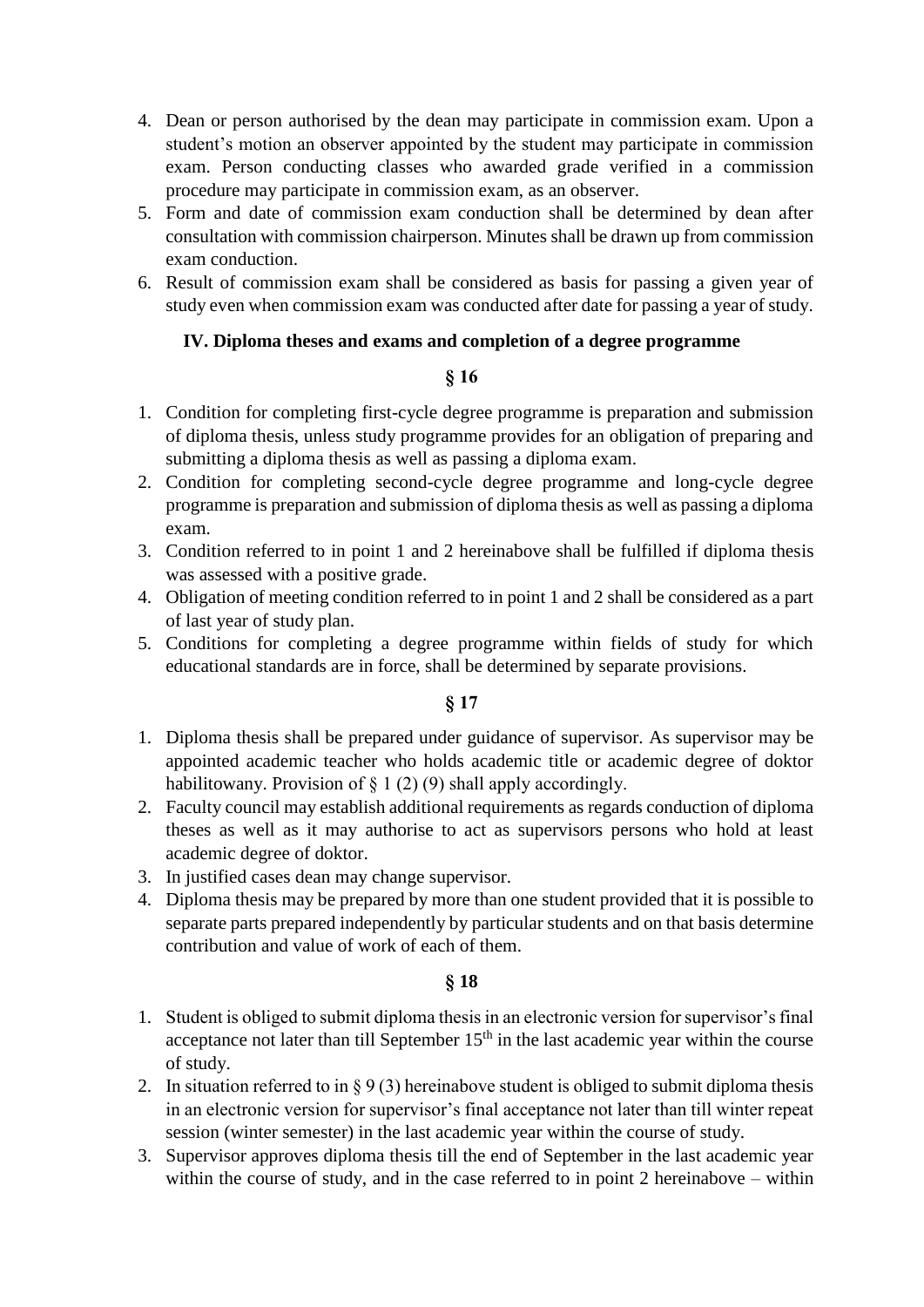14 days from the day of thesis submission. Thesis acceptance is an indispensable condition for passing seminar or other classes leading to diploma thesis submission.

- 4. Supervisor accepts diploma thesis if its originality does not raise doubts. In the case originality of the thesis raises doubts § 13 shall apply accordingly.
- 5. Detailed rules for submitting diploma thesis shall be determined by the Rector by means of an order.
- 6. Diploma exam should be held within a period not exceeding one month from the day of fulfilling all conditions for being admitted to the exam provided for in a study programme and this Regulation. For justified reasons dean may extend this period for another month.

# **§ 19**

- 1. Diploma thesis shall be assessed by supervisor and reviewer in accordance with scale determined in § 5 (2) hereinabove. Reviewer must hold at least academic degree of doktor and if supervisor holds the degree of doktor - reviewer must hold at least academic degree of doktor habilitowany.
- 2. Grade for diploma thesis is awarded in accordance with scale referred to in  $\S$  5 (2) hereinabove on the basis of arithmetical mean of grades awarded by supervisor and reviewer.
- 3. If grade awarded by reviewer is a fail grade, dean shall appoint additional reviewer.
- 4. In the case referred to in point 3 hereinabove the thesis shall be assessed with positive grade if additional reviewer awarded the thesis with at least satisfactory grade.

#### **§ 20**

A condition for being admitted to diploma exam is:

- 1) fulfilment of all requirements specified in study programme,
- 2) reviewing a written diploma thesis with the appliance of Single Antiplagiarism System,
- 3) obtaining positive grade for diploma thesis in accordance with  $\S$  19 hereinabove,
- 4) filing all required documents specified in Rector's order in secretary office of a unit administering the course of study.

- 1. Diploma exam is held by commission appointed by dean and composed of chairperson and two members. As chairperson may be appointed academic teacher who holds at least academic degree of doktor. In a justified case dean may appoint to commissions additional persons.
- 2. If a commission member cannot participate in a diploma exam, dean shall appoint in substitution another person.
- 3. One of members of exam commission appointed for magister degree exam must be person who holds academic title or academic degree of doktor habilitowany.
- 4. Diploma exam may be conducted as oral or written exam. Detailed form of diploma exam shall be determined by faculty council.
- 5. After conduction of diploma exam a degree for the exam shall be awarded in accordance with scale referred to in  $\S$  5 (2) hereinabove.
- 6. Minutes shall be drawn up from diploma exam in accordance with rules specified in separate provisions.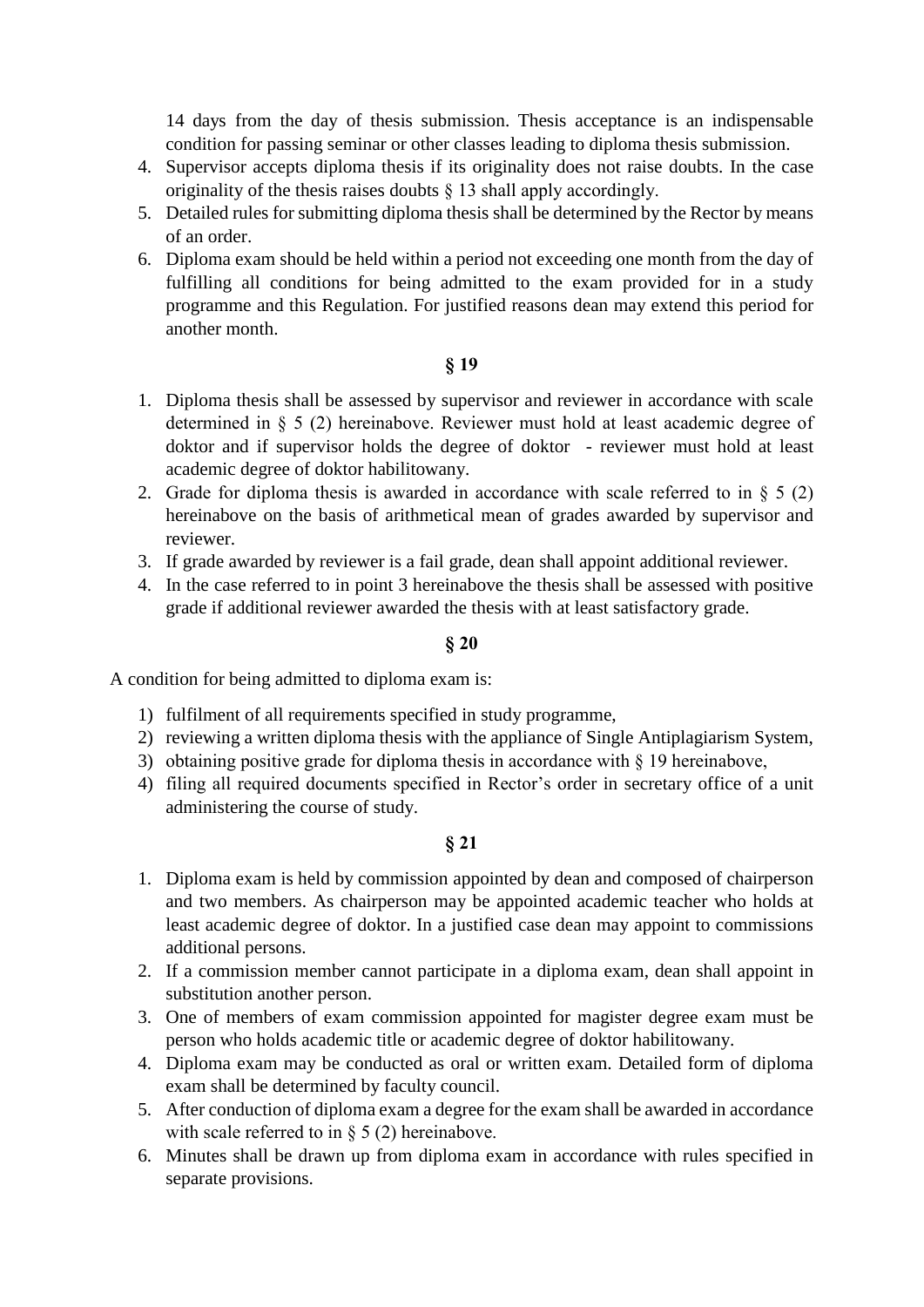- 7. In the case of obtaining fail degree for diploma exam or unjustified failure in sitting the exam, dean shall schedule second date of exam. Provision of § 12 (11) and § 15 hereinabove shall apply accordingly.
- 8. Second diploma exam cannot be held later than three months from the date of the first exam.
- 9. In the case of failure in passing diploma exam in two scheduled dates, dean may schedule the third date for diploma exam, if it would be considered justified. The third date for diploma exam is scheduled not earlier than a month and not later than two months from the date of second diploma exam.
- 10. In the case of obtaining a fail degree for the third date of diploma exam or unjustified failure in sitting the exam, student shall be strike from the student register and is not entitled to be readmitted to a degree programme.

- 1. The basis for counting general outcome of study shall be:
	- 1) mean grade from all courses covered by the course of study, calculated in accordance with the Regulation,
	- 2) grade for diploma thesis, if it is required by study programme,
	- 3) grade for diploma exam or arithmetical mean of grades in the case of sitting diploma exam for more than one time.
- 2. General outcome of study shall be established as the sup of 4/8 of the mean grade of grades referred to in point 1 (1) hereinabove, 3/8 of the grade referred to in point 1 (2) hereinabove and  $1/8$  of the grade referred to in point 1 (3) hereinabove. Faculty council may decide on different manner of counting general outcome of study, however mean grade of all courses as understood in point 1 (1) hereinabove, cannot be weighted for less than 1/2.
- 3. If study programme, in accordance with educational standards in force, does not provide for obligation of preparation and submission of diploma thesis and passing diploma exam, completion of degree programme shall follow full performance of study programme, and general outcome of study is determined as mean grade of grades referred to in point 1 (1) hereinabove.
- 4. General outcome of study is determined with accuracy to two decimal places with rounding up.

- 1. Completion of degree programme shall take place on date of fulfilling of last condition provided for in study programme.
- 2. Student after completing full study programme is awarded a professional degree adequate to a given level and field of study and becomes a graduate of the University.
- 3. Within 30 days from the date of graduation the University issues to a graduate diploma of graduation together with supplement to diploma and their 2 copies, including – on a graduate's motion – their copy in English.
- 4. General outcome of study is entered on a graduation diploma in accordance with the following rule:
	- $\bullet$  4,51 5,00 very good
	- $4,21 4,50 good plus$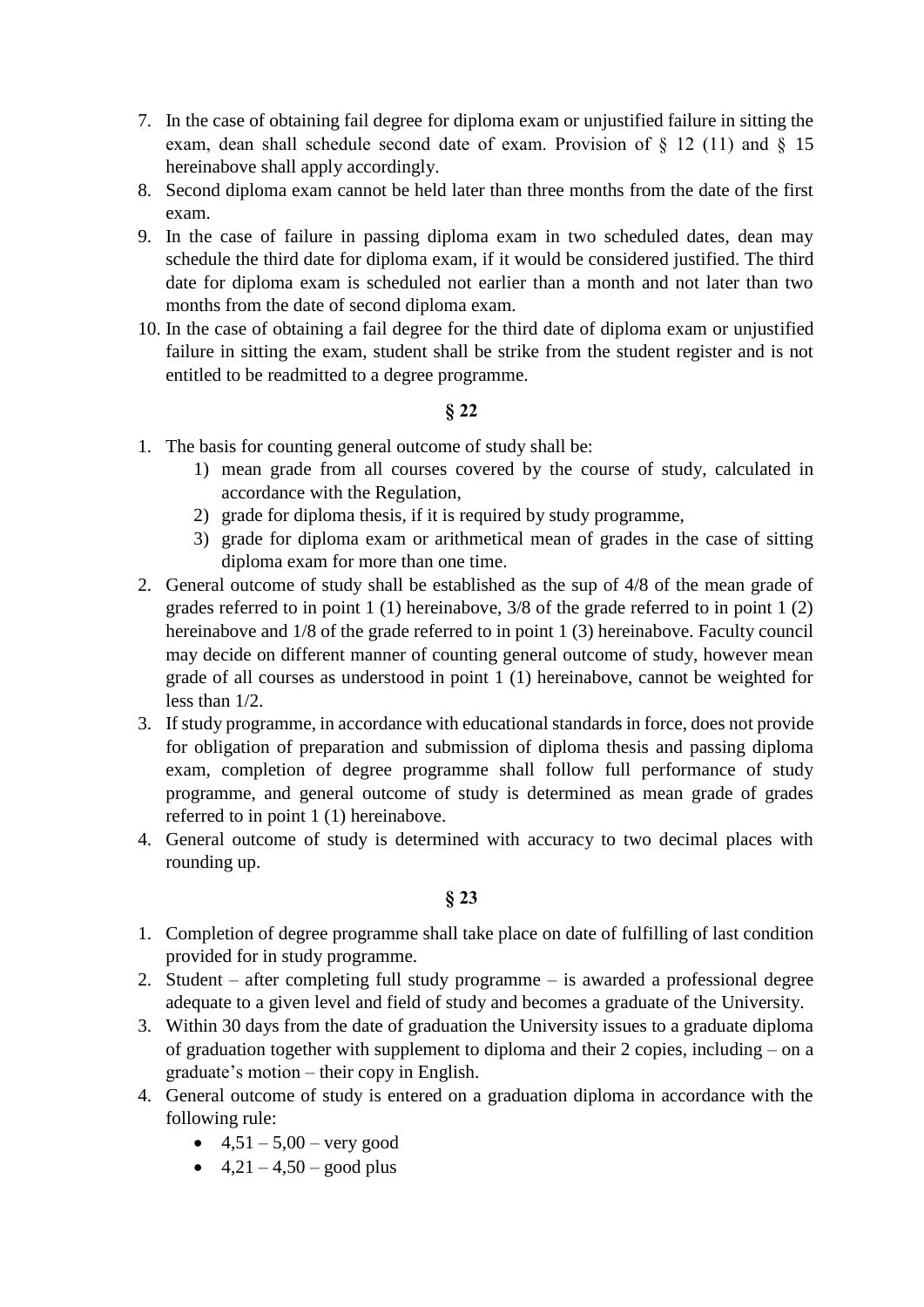- $3,71 4,20 good$
- $\bullet$  3,21 3,70 satisfactory plus
- up to  $3,20$  satisfactory
- 5. Compensation to full grade, referred to in point 4 hereinabove applies only to the entry to diploma and supplement to diploma. In all other certificates there should be determined the real general outcome of study calculated in accordance with § 22 (2-4) hereinabove.
- 6. Together with graduation diploma a graduate receives supplement to diploma including a list of passed courses within the course of study and obtained grades, as well as additional information specified in Rector's order.
- 7. Detailed rules for issuing graduation diploma and supplement to diploma are specified in separate provisions.

# **V. Individual organisation and change within the course of study**

# **§ 24**

- 1. Upon student's motion dean may agree to individual organisation of study in the form of Individual Study Programme or Individual Study Plan.
- 2. Pregnant student or student who is a parent cannot be refused a consent to study within a specified field of study and level according to individual organisation of study till the moment of its completion – in the case of full-time degree programme.

- 1. Individual Study Programme involves modification of study programme in order to adapt the programme to student's academic interests or to enable student conduct research together with granting individual tutelage of an academic teacher.
- 2. Student is obliged to file a motion for granting Individual Study Programme before commencement of academic year in which student wishes to benefit from Individual Study Programme. In exceptional circumstances motion may be filed during academic year.
- 3. Student applying for granting Individual Study Programme shall present for dean's acceptance a proposal of programme for the coming academic year consulted with academic teacher who agreed for the post of academic tutor. In the case of student's failure in indicating a candidate for academic tutor, tutor shall be appointed by dean. Modification of study programme must ensure achievement of all learning outcomes provided for in a study programme.
- 4. When agreeing to Individual Study Programme, dean accepts at the same time study programme and the candidate for academic tutor.
- 5. As academic tutor may be appointed academic teacher holding at least academic degree of doktor.
- 6. Upon motion filed by student whose situation does not allow attending classes and passing courses in accordance with study programme, dean may agree to Individual Study Plan, particularly in the case of:
	- 1) disability or illness,
	- 2) studying at more than one field of study,
	- 3) taking care over a child,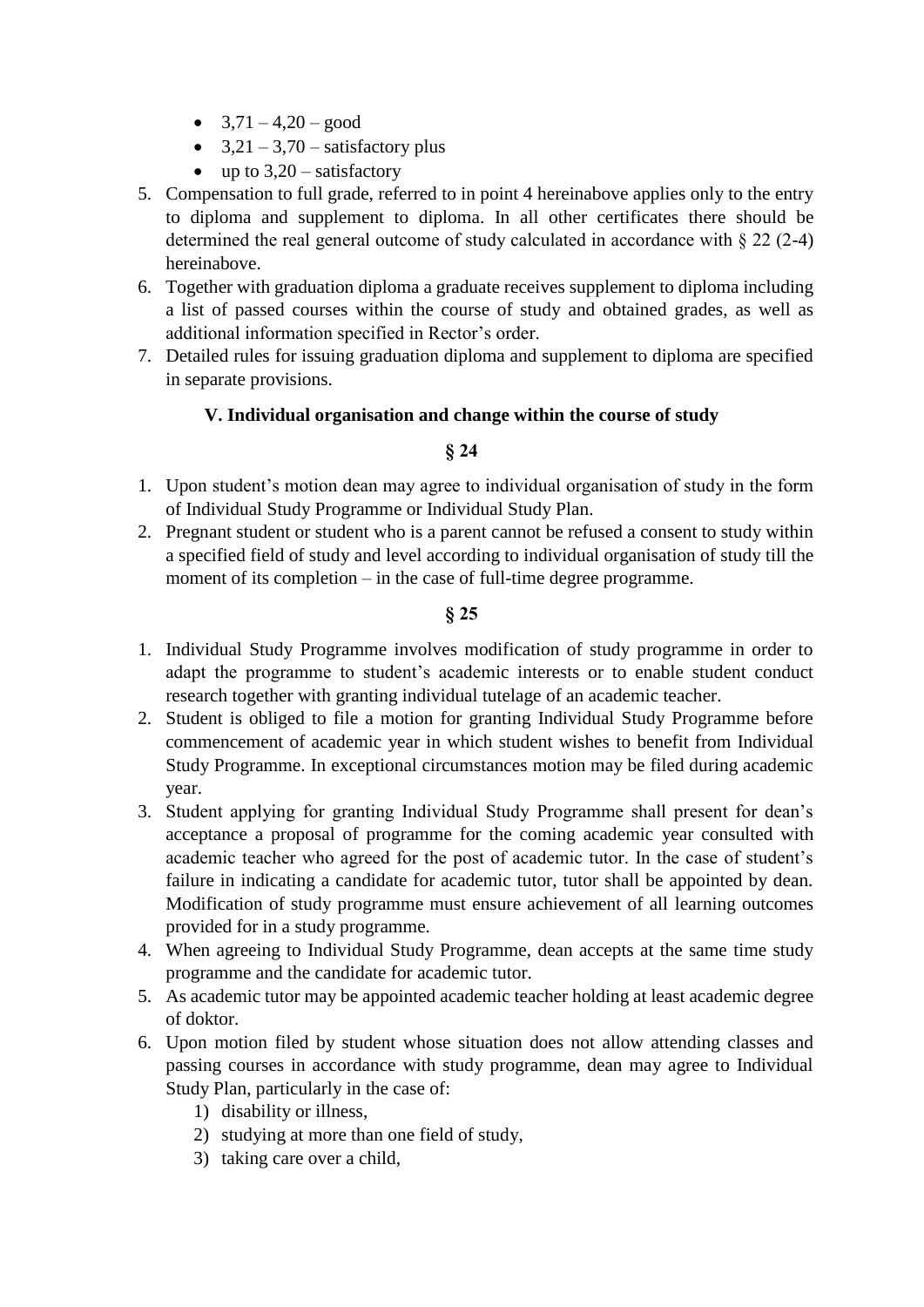- 4) participating in an exchange programme where the University is party to agreement,
- 5) active operation in the self-governing students organisation or academic students organisation for the University.
- 7. Individual Study Plan may particularly involve:
	- 1) modification of sequential system of classes and exams as well as modification of forms of credits and exams, schedule of classes within the course of study or volume of classes hours, subject to  $\S 10(1)$  hereinabove,
	- 2) extramural passing classes, in consultation with person conducting classes,
	- 3) changes in exams and credits dates.
- 8. Student applying for granting Individual Study Plan shall present for dean's acceptance mode of exams and credits provided for in a given semester, and in the case of courses lasting a whole year – for an academic year, together with conditions for credits agreed and consulted with person conducting classes.
- 9. Detailed rules for studying in accordance with Individual Study Programme or Individual Study Plan shall be determined by faculty council.

- 1. Before classes commencement person admitted to degree programme pursuant to learning outcomes verification procedure is obliged to file a dean with motion for crediting courses acknowledged pursuant to learning outcomes verification procedure.
- 2. Dean shall determine Individual Study Programme or Individual Study Plan in consultation with person referred to in point 1 hereinabove in accordance with rules specified in § 25 hereinabove.

#### **§ 27**

- 1. Upon dean's/deans' consent, student may pass courses not covered by study programme as well as perform part of study programme in other higher education institutions, including those abroad.
- 2. Upon dean's consent, student of other institution, including one abroad, may pass courses delivered at the University.

#### **§ 28**

- 1. Upon dean's consent student may change the form of degree programme from full-time to part-time within a given field of study.
- 2. Student may change the form of degree programme from part-time to full-time in the case of achieving mean grade from the current course of study not less than 4,5. Faculty council may determine additional conditions for the change of form of degree programme from part-time to full-time.
- 3. Change of the form of degree programme is allowed as of succeeding academic year.

#### **§ 29**

Student may transfer to another higher education institution after notifying a dean with the intent of transferring as well as fulfilling all obligations resulting from this Regulation and study programme for a given field of study.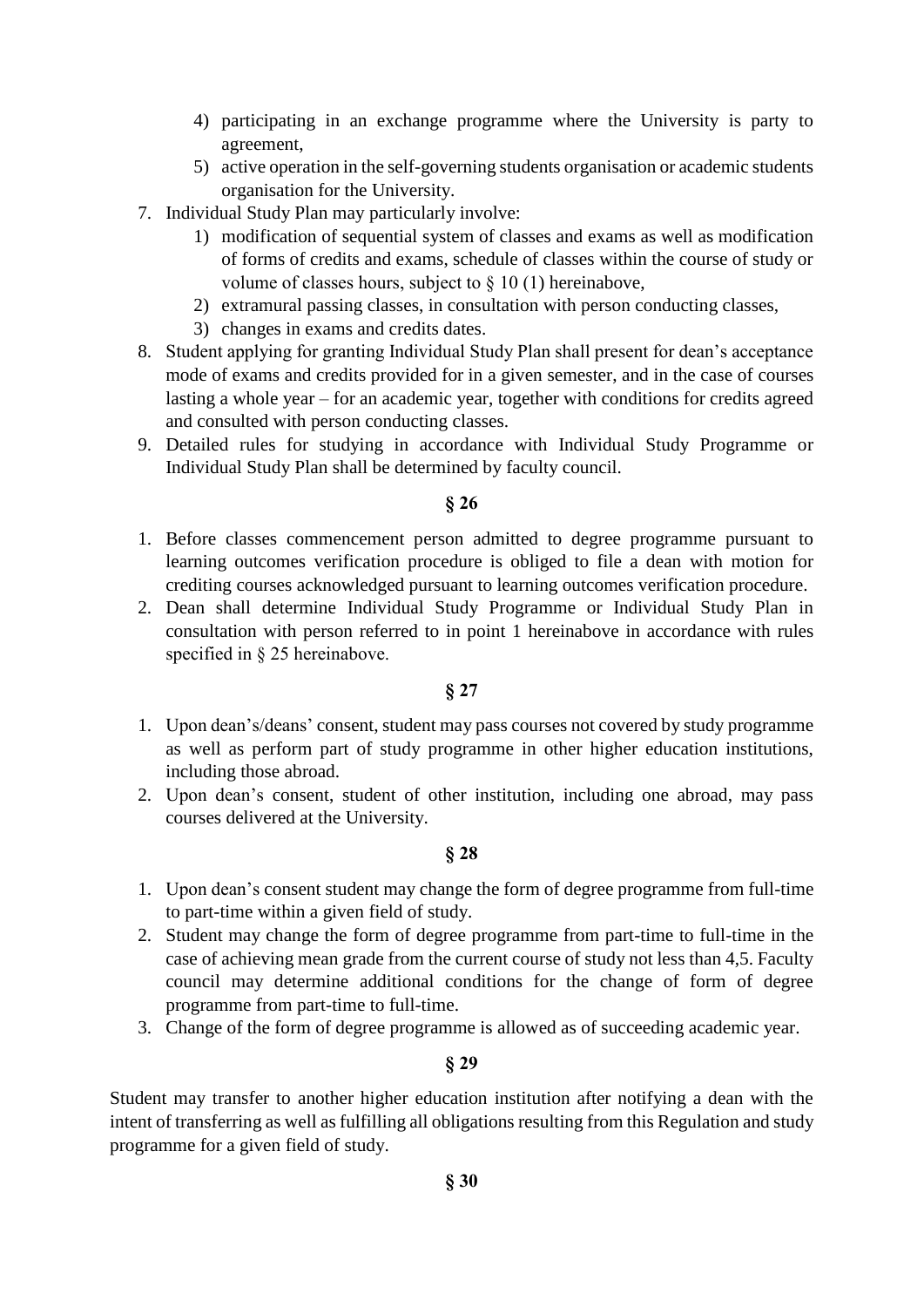- 1. Upon dean's consent student of other institution of higher education, including one abroad, who passed the first year of degree programme, may be transferred to a degree programme at the University, if learning outcomes obtained at the other institution enable registering student to at least second year of degree programme at the University.
- 2. Upon dean's consent student of other institution of higher education, including one abroad, who passed the first year of degree programme, may be transferred to first-cycle or long-cycle degree programme at the University provided that they fulfilled admission requirements in force at the University for a given academic year.
- 3. In cases referred to in points 1 and 2 hereinabove student is obliged to file a dean with justified motion, accompanied by opinion issued by head of unit from which students intends to transfer and documents certifying current education and course of study.
- 4. In the case of change of field of study within the University, provisions of point 1 and 3 shall apply accordingly.
- 5. Detailed conditions and rules for transferring from other institution or changing field of study within the University shall be determined by faculty council.  $\S$  11 (2-7) hereinabove shall apply accordingly.

- 1. Disabled students may apply for of organisation and conducting of educational process, including conditions of studying, adapted to the type of disability.
- 2. Students referred to in point 1 hereinabove include the following persons:
	- 1) disabled persons holding a valid medical certificate confirming the degree of disability or equivalent document,
	- 2) persons with a chronic disease who do not hold a certificate confirming degree of disability, whose health condition is confirmed by medical documentation filed to the Jagiellonian University Disability Support Service (DON UJ),
	- 3) persons whose temporary disability due to sudden illness or an accident made them unable to fully participate in classes, and whose condition is confirmed by medical documentation filed to the Jagiellonian University Disability Support Service.
- 3. Decisions in matters referred to in point 1 hereinabove shall be made by dean.
- 4. Detailed conditions for adaptation of educational process for the needs of disabled persons shall be determined by the Rector by means of order.

# **VI. Leave of absence from classes**

- 1. Student may use leave of absence from classes in the form of:
	- 1) student's leave,
	- 2) dean's leave.
- 2. Pregnant student and student who is a parent cannot be refused granting permission for leave of absence referred to in point 1 (2) hereinabove, even in the case of having used full amount of the leave.
- 3. Student who is a parent files motion for leave referred to in point 1 within the period of 1 year from child birth.
- 4. Leave referred to in point 1 for:
	- 1) pregnant student shall be granted for the period to the day of child birth,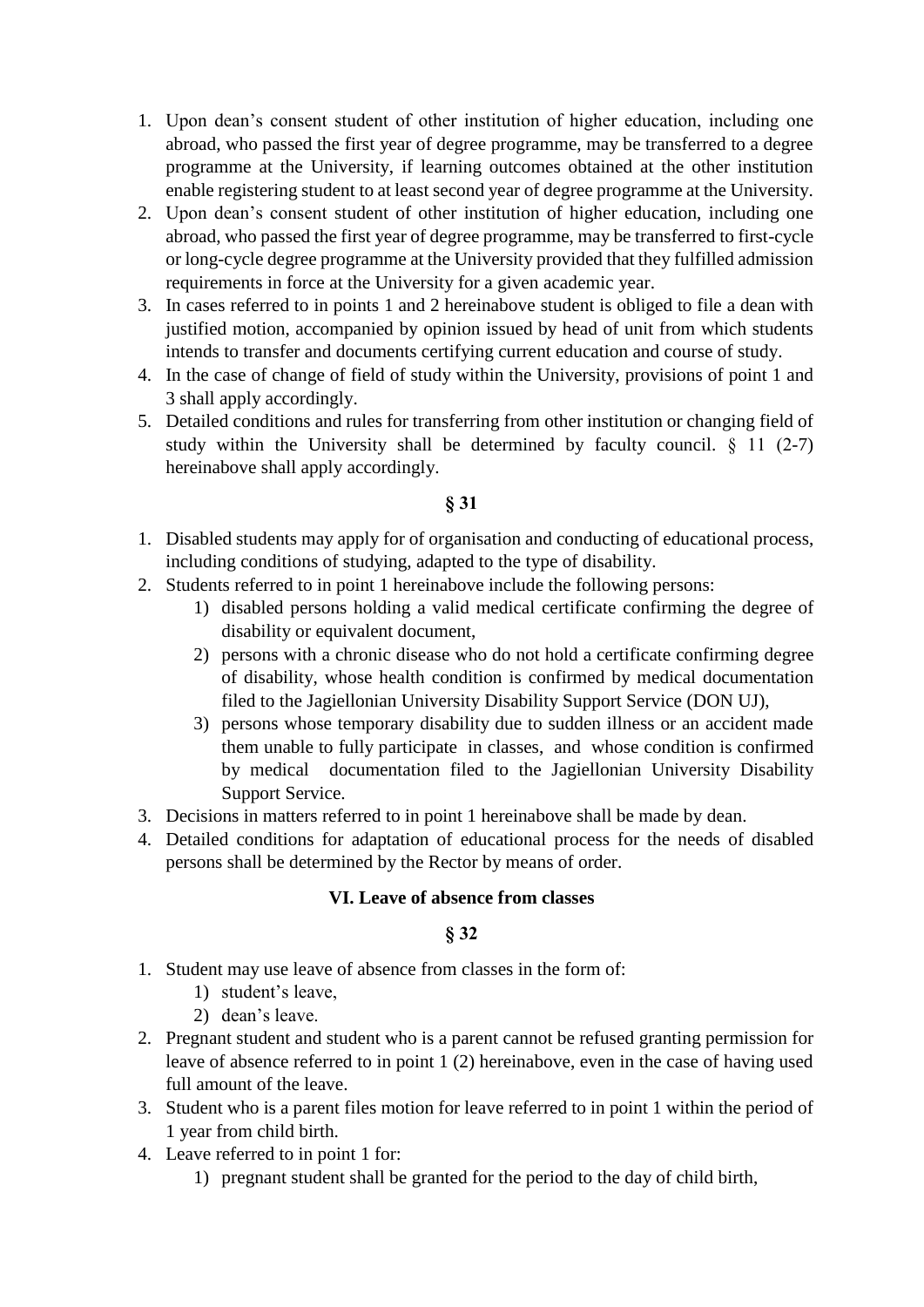- 2) student who is a parent shall be granted for the period not longer than 1 year,
	- and if the end of leave falls during a semester, leave shall be extended till the end of this semester.
- 5. Leave of absence from classes shall be granted on a semester basis.
- 6. Student who passed the first year of degree programme may use student's leave filing a declaration concerning the intent of taking this leave with a dean and indicating the amount of leave. Student's leave cannot last longer than two semesters.
- 7. In the case of filing the declaration during a semester, student's leave is granted from the succeeding semester.
- 8. Upon student's motion dean may grant dean's leave for important circumstances which make it impossible to participate in classes, particularly resulting from health condition, disability or related to child birth and raising a child. Dean's leave may be granted twice within the course of study, in the maximum amount of four semesters, subject to point 2 hereinabove.
- 9. Student may apply for dean's leave directly after its reason occurrence.
- 10. It is not allowed to grant dean's leave for a previous period or during examination session, unless reason for granting the leave occurred earlier.
- 11. In the case of granting dean's leave for health related reasons, in order to undertake studying after the leave, student must present a dean with medical certificate confirming lack of contraindications for studying continuation.

If student fails to report undertaking studying after the leave of absence from classes before commencement of classes in a given semester shall be the basis for determining failure in registering to degree programme.

# **§ 34**

- 1. Upon dean's consent and in accordance with conditions determined by dean, in particularly justified cases, student may participate in classes and pass courses.
- 2. In the case of granting a leave for medical reasons or because of pregnancy, consent referred to in point 1 hereinabove may be granted provided that student presents a dean with medical certificate confirming lack of contraindications for participating in classes and sitting exams and credits.

# **VII. Striking from students' register and readmission to degree programme**

- 1. Dean shall strike student from students' register in the case of:
	- 1) failure in registering to degree programme,
	- 2) written withdrawal from degree programme,
	- 3) failure in submitting diploma thesis or diploma exam within period referred to in § 18 hereinabove,
	- 4) punishing with disciplinary punishment of expulsion from a university.
- 2. Dean may strike student from students' register in the case of:
	- 1) determining failure in attendance in obligatory classes,
	- 2) determining lack of educational achievements,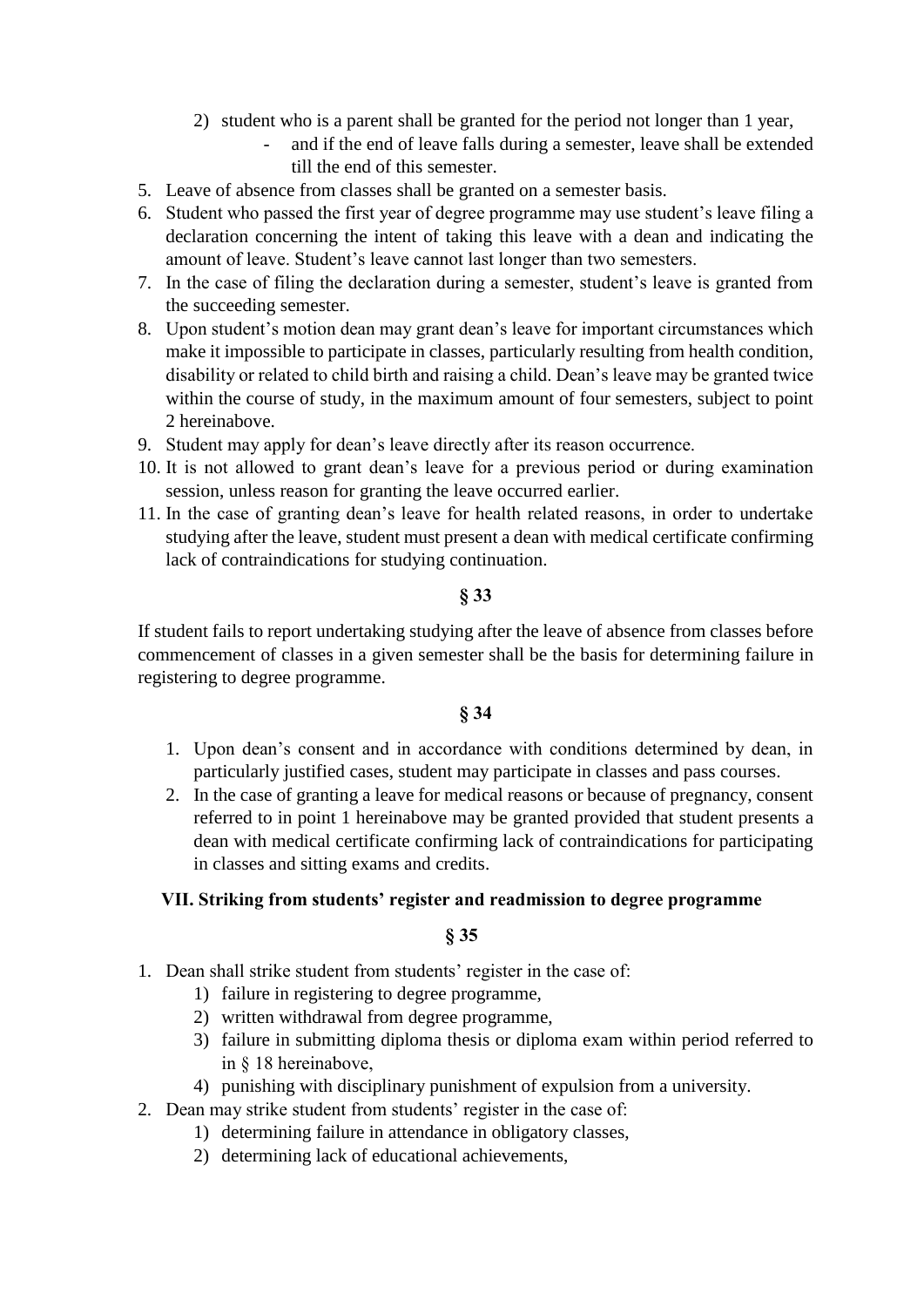- 3) failure in passing a year within period referred to in  $\S 9(2)(3)$  or (4) sentence two hereinabove,
- 4) failure in paying fees related to studying, in spite of written summons for payment within 7 days from the day of its service.
- 3. Decisions referred to in points 1 and 2 hereinabove may be appealed against to the Rector within 14 days from their service.
- 4. Failure in registering to degree programme referred to in point 1 (1) hereinabove shall be determined if student fails to undertake obligations resulting from the Regulation and study programme, particularly in the case of: failure in taking the oath, failure in providing within specified period of time a certificate confirming lack of contraindications for undertaking degree programme where students are put at risk of harmful factors as well as unjustified failure in submitting declaration of courses choice or declaring too few ECTS credits and in the case referred to in § 33 hereinabove.
- 5. Failure in attendance in obligatory classes referred to in point 2 (1) hereinabove shall be determined in the case of unjustified lack of attendance in classes of more than half of courses which are obligatory for a student to pass in a given academic year and which – in accordance with study programme – provide for obligatory attendance.
- 6. Lack of educational achievements referred to in point 2 (2) shall be determined if the level of study programme completion makes it impossible to pass a year, unless student is entitled to repeat a year of study.
- 7. Manner for determining lack of attendance in obligatory classes shall be specified by faculty council.

- 1. Person who was struck from students' register at the first year of study may be readmitted to degree programme in accordance with general rules for admission for degree programme in force.
- 2. Upon a motion filed by person struck from students' register of second and subsequent year of study, dean may agree for readmission to degree programme within a given field of study as of succeeding academic year (readmission to degree programme), unless the reason for sticking from students' register was punishing with disciplinary punishment of expulsion from a university or more than 5 years elapsed from the date of striking from students' register.
- 3. Readmission to degree programme is allowed only once within the same field of study, provided that the University still delivers education at the same field of study, level and study profile.
- 4. Readmission to degree programme shall be considered as continuation the previous course of study.
- 5. Readmission to degree programme is allowed as of the beginning of academic year.
- 6. In the case referred to in point 2 hereinabove, dean shall determine the number of ECTS credits to be transferred and acknowledged as well as year of study to which student readmitted to degree programme should be registered, taking into consideration the stated programme differences and study programme in force for a given year. In the case of stating programme differences dean may determine lower number of ECTS credits to be transferred and acknowledged or even decide not to acknowledge credit for a given course.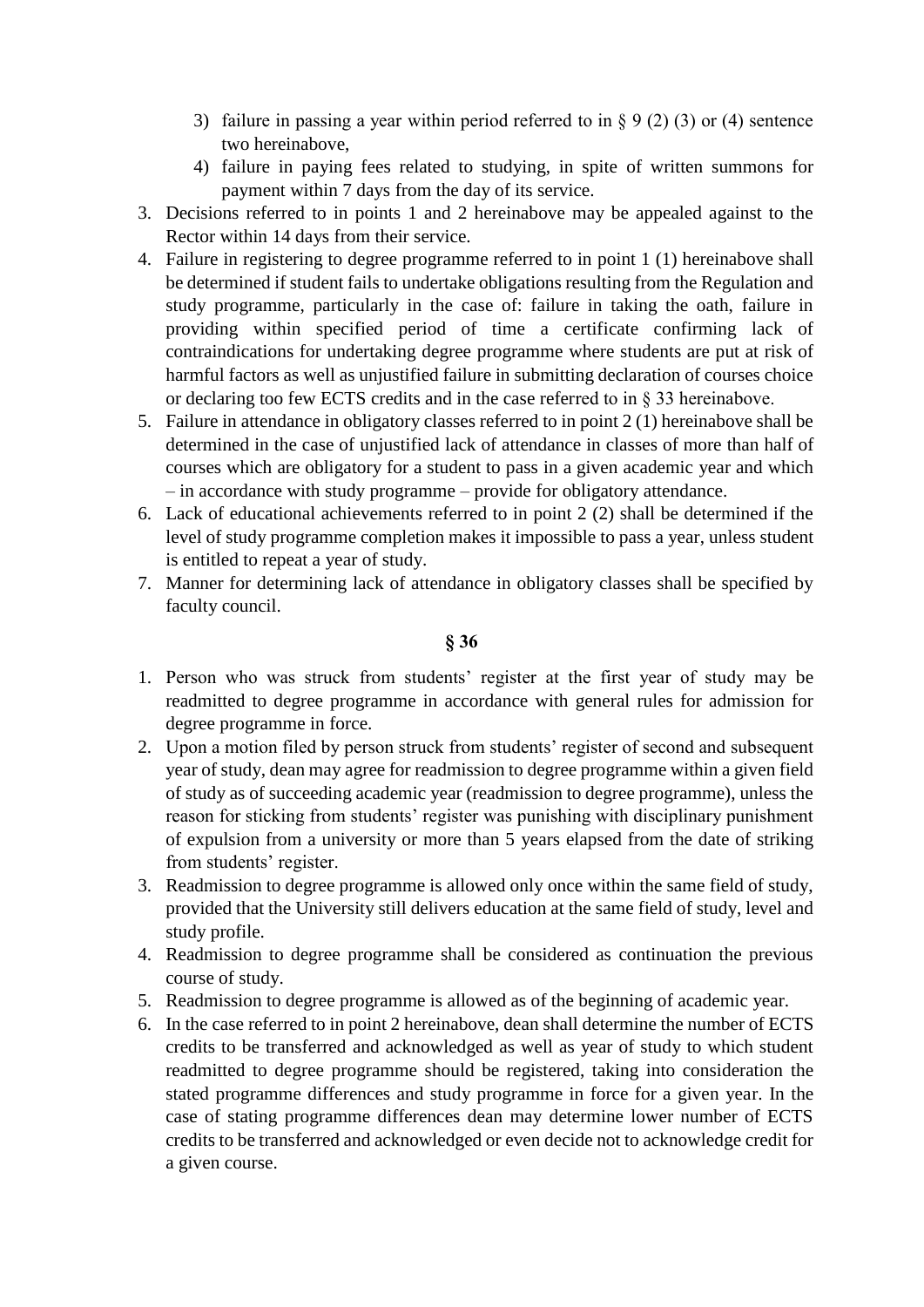- 7. If more than 5 years elapsed from the date of being struck from students' register, readmission to degree programme shall be conducted in accordance with general rules for admission procedure at the first year of study, unless dean decides otherwise.
- 8. Readmission to degree programme is not allowed if a given field of study is not conducted at the University.
- 9. In the case of striking from students' register of a field of study, level and study profile started before the entry into force of this Regulation and non-conduction of degree programme within the same field of study, level and study profile, dean may agree for readmission to degree programme, if there is convergence of learning outcomes, taking into consideration programme differences.
- 10. Readmission to degree programme is performed to a specified field of study conducted at the moment of readmission. In such situation dean, granting consent for readmission to degree programme, shall determine learning outcomes achieved during previous studies. Potential programme changes oblige student to complete programme differences, notwithstanding the number of previously passed semesters.

# **VIII. Awards, distinctions and disciplinary liability**

#### **§ 37**

Students with outstanding academic performance and exemplary obligations fulfilment may be granted awards and distinctions awarded by the Rector, dean and outside-university institutions upon the University's motion.

#### **§ 38**

- 1. Diploma with distinction may be awarded to graduates who jointly met the following conditions:
	- 1) completed degree programme within the period referred to in § 18 hereinabove,
	- 2) did not repeat year of studies during degree programme,
	- 3) passed diploma exam for the very good grade,
	- 4) diploma thesis was assessed for the very good grade,
	- 5) achieved mean grade for the whole course of study not less than 4,5,
	- 6) no disciplinary punishment was imposed during degree programme.
- 2. Condition provided for in point 1 (4) hereinabove does not apply to fields of study programme study of which does not provide preparation and submission of diploma theses.

# **§ 39**

Students' disciplinary liability is regulated by separate provisions.

# **IX. Final and transitional provisions**

# **§ 40**

1. Decisions in individual students' matters in the first instance shall be made by dean, unless the Regulation or separate provisions state otherwise. Upon dean's motion, accepted by self-governing students organisation, Rector may authorise other persons to issue decisions in accordance with this Regulation, except for decisions regarding